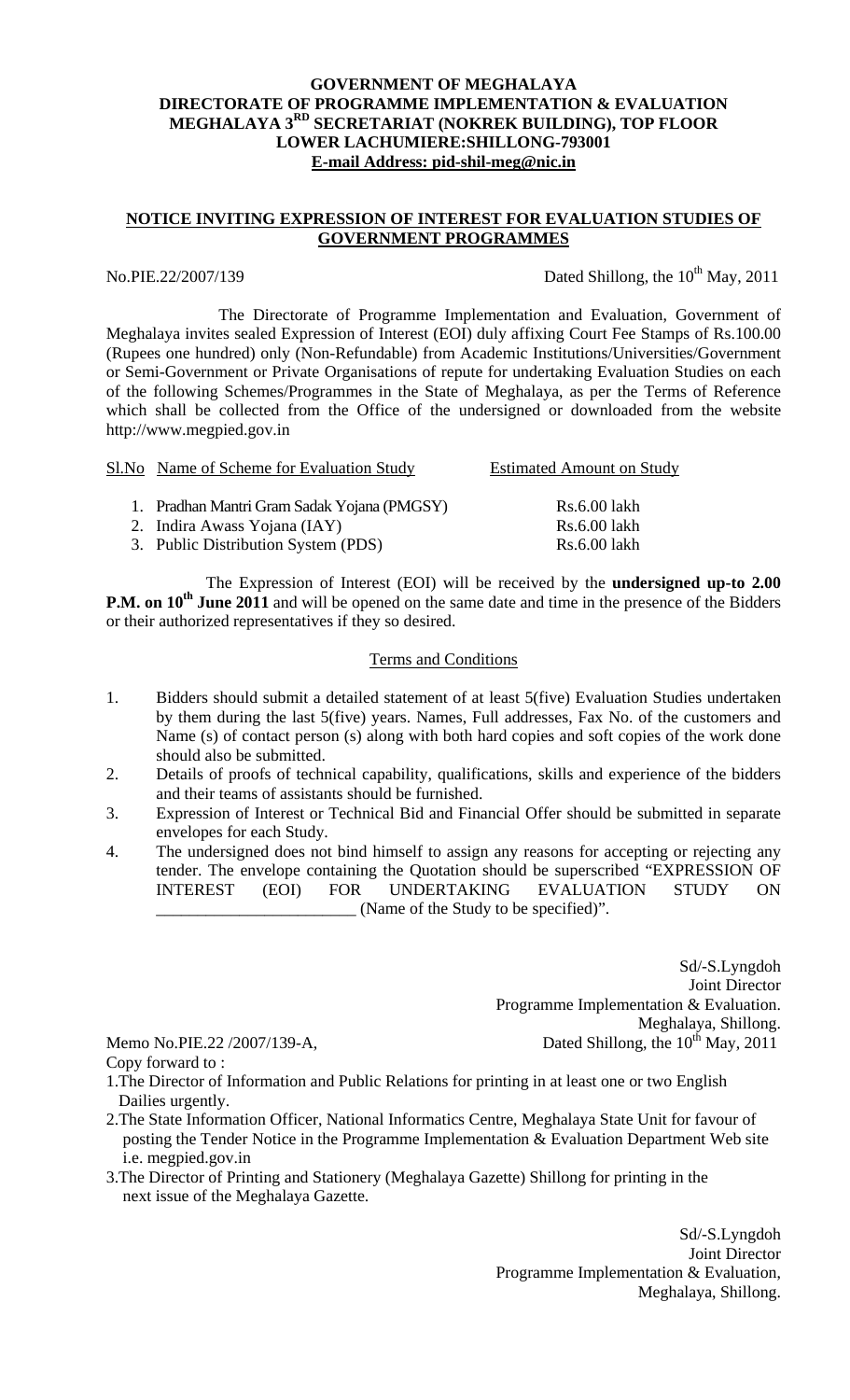# **TERMS OF REFERENCE**

### **1. INTRODUCTION:**

 Evaluation plays a vital role in providing feedback information to the policy makers and planners in the State on the actual performance and impact of the different developmental Schemes/ Programmes/ Projects being implemented by various departments throughout the State. Keeping in view its importance and to enable the Government to know the extent of success and failure of the schemes vis-à-vis stated objectives and also to help in formulation of better development plans in future, the Government has decided that the reach and efficacy of the Programme and Evaluation Department be increased by involving independent, external agencies of repute in the evaluation and monitoring process. Their services would be paid for by the Programme Implementation & Evaluation Department who would lay down norms for them, provide handholding support and work with them towards achieving the desired objectives. The Department would thereafter monitor and track follow up action as well as liaise with the departments/ line agencies concerned.

### **2 EVALUATION STUDY TO BE OUTSOURCED**

 **1. Pradhan Mantri Gram Sadak Yojana (PMGSY)** 

 **2. Indira Awass Yojana (IAY)** 

 **3. Public Distribution System (PDS)** 

# **3. DESIGNING OF EVALUATION STUDY:**

 The Evaluation Study should be designed to assess inter-alia, the performance, processes of implementation, quality of work (s), effectiveness of the delivery systems at different **stages/levels of implementation and the impacts of programme/ Scheme.** The study is to be diagnostic in nature and aimed at identifying the factors contributing to successes and/or failures of the programme and thus help in deriving lessons for improving the performance of existing scheme (s) through mid-course corrections and better designs for future programmes. Therefore, the proposed structure of the Study Schemes should be furnished in the Technical Bid. Designing of schedules-cum-questionnaires are to be carried out in consultation with the State Programme Implementation and Evaluation Organisation.

# **4. PROCEDURES OF EVALUATION:**

- $\triangleright$  Evaluation should be carried out in a professional, realistic, diplomatic and ethical manner and supported by specific data.
- $\triangleright$  The Report should pinpoint the success and failure of the Scheme (s) and also contain specific recommendations on how to redress the problems/ drawbacks/ shortcomings/ infirmities, if any.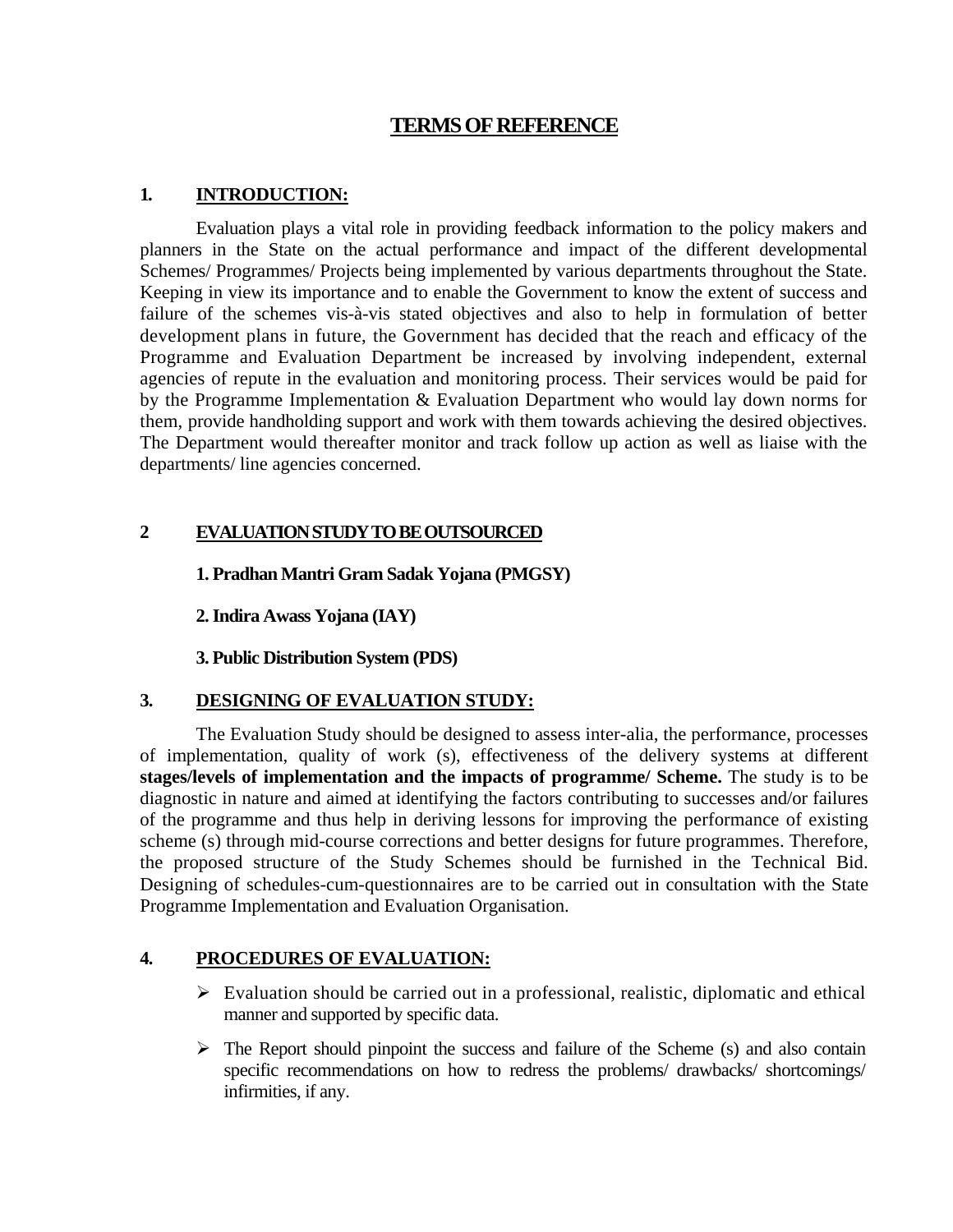#### **5. REFERENCE PERIOD:**

The Study should cover a period of last 5 years, i.e from 2006-07 to 2010-11

## **6. COVERAGE**

- $\triangleright$  Evaluation Study should cover all the 7 (seven) Districts of the State;
- $\triangleright$  4 (four) Blocks each from East Khasi and West Garo Hills Districts;
- $\triangleright$  3 (three) Blocks each from East Garo Hills, West khasi Hills and Jaintia Hills Districts.
- $\geq 2$  (two) Blocks each from South Garo Hills and Ri-Bhoi Districts.
- $\triangleright$  The total number of beneficiaries proposed to be covered for each Scheme should be specified in the Technical Bid.

## **7. TIME LIMIT:**

 The entire evaluation process including submission of reports should be completed within 6 months from the date of award of the work. In no case extension of time will be granted except for circumstances beyond the control of the bidders, for which extension, at the discretion of the Government will be granted without any financial repercussions. However, such disruptive circumstances should be brought to the notice of the Government for its intervention.

# **8. EVALUATION REPORT:**

 The Evaluation Report should contain an Executive Summary which will provide a bird's eye view of the substantive elements of the report. The Evaluation Report is expected in two stages, viz. (i) Draft Report and (ii) Final Report. **The draft report should be presented before the State Evaluation Committee for approval and circulated to all concerned for clarifications, if any, on the major findings, after which 25 (twenty five) hard copies of the final report should be submitted to the Government along with one soft copy preferably on compact disc.** 

# **9. TERMS OF PAYMENT:**

**(i) Taxes and Duties:** The applicable rate of taxes and duties shall be clearly mentioned in the Financial Bid. In case nothing is mentioned, then it shall be presumed that the rates quoted are inclusive of all taxes and duties.

**(ii). Tax deduction at source:** The Department shall be entitled to make all deductions towards taxes from the payments to be made to the Bidder as may be mandatory as per the relevant statues and rules. However, the Bidder shall be given a statement in respect of such deductions.